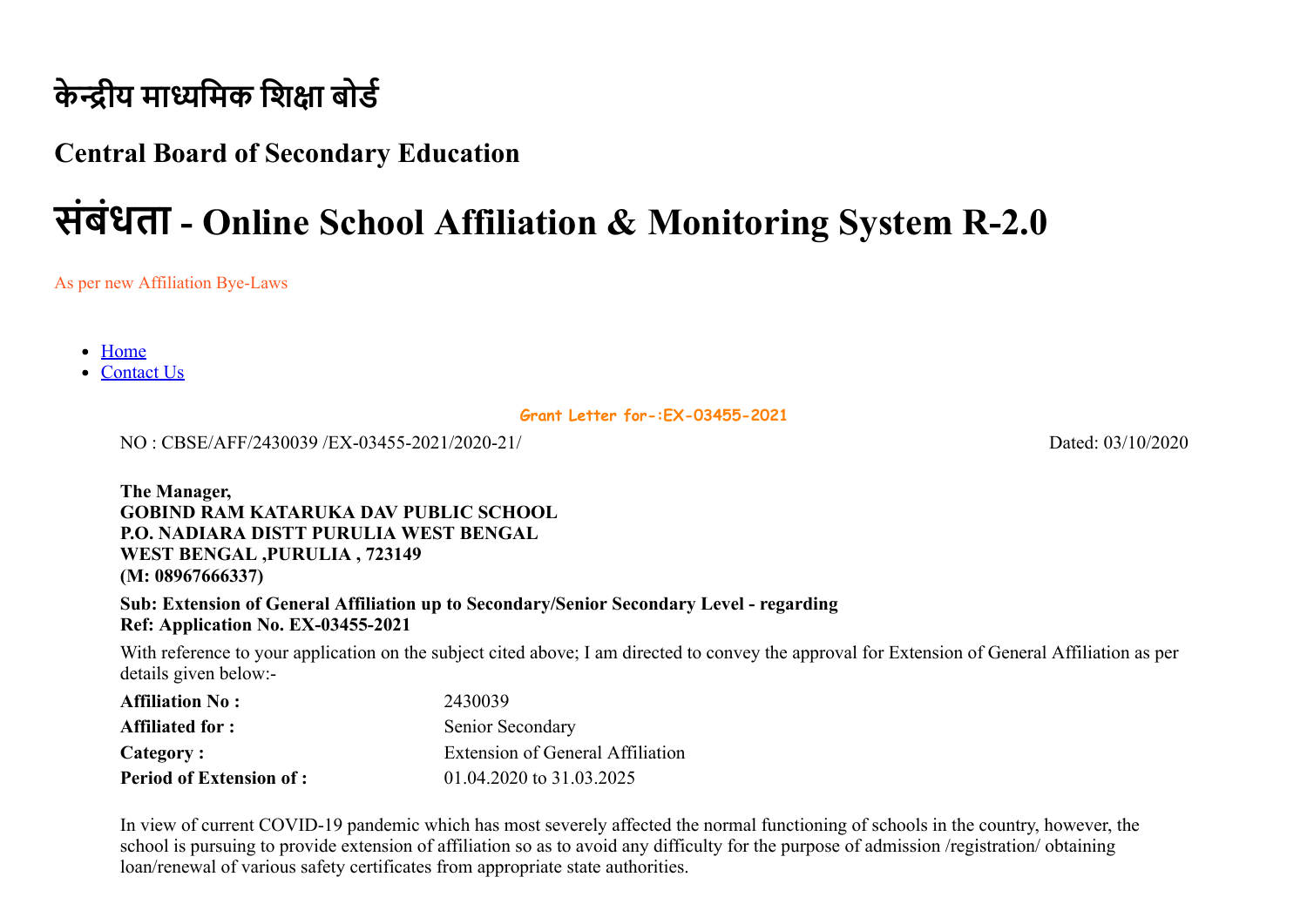Therefore, the competent authority of the Board after due consideration has accorded approval for extension of Affiliation based on details/data submitted by school in online application for a further period of 5 years subject to fulfilment of following conditions:

- 1. The school will follow the **RTE Act, 2009** and instructions issued thereon by the CBSE/Respective State /UT Govt. from time to time.
- 2. The School is required to apply on online for further extension of affiliation along with the requisite fee and other documents as per Rule 10.3 of Affiliation Bye Laws, 2018.
- 3. The school will also abide by the conditions prescribed, if any, by the State Government concerned as mentioned in certificate as per appendix III issued by District Education Officer (DEO) /equivalent officer
- 4. The school should ensure the strong governance and management of its activities in way of comprehensive and quantifiable planning in way of curriculum planning, infrastructure, resources, physical education, staff development and other co-curricular areas.
	- The school should go through the provision of **Affiliation and Examination Bye Laws and keep a copy there of** for reference
- 5. purpose and also advised to visit CBSE websites i.e. http://cbseacademic.nic.in/ & http://cbse.nic.in/ for updates. The School is expected to see all circulars on these CBSE websites regularly.

The school will strictly adhere to all rules regarding safety of students including Fire fighting and Transportation, etc. Further, school will provide adequate facilities for potable drinking water and clean healthy and hygienic toilets with washing facilities for boys and

- 6. girls separately in proportion to the number of students. The school will ensure that Fire, Building, health and sanitation and safe drinking water certificates are renewed from time to time, as per norms.
- **Admission to the school** is to be restricted as per relevant rules of Examination Bye-laws and rule 2.4.5, 2.6.5, 7.1, 7.2, 8.4.2, 8.4.10 & other relevant rules of Affiliation bye laws.
- 8. The school is required to follow rule No.2.4.7 and 2.4.8 of Affiliation Bye Laws regarding Books and Quality of Education.
- 9. The number of sections may be restricted as per the Appendix V of the Affiliation Bye-Laws of the Board. For increase in number of sections, the School shall apply online to the Board as per rule 15.7 of Affiliation Bye laws.

The school shall be solely responsible for any legal consequences arising out of the use of school name/logo/society/trust or any other

10. identity related to running of school affiliated to CBSE. The school shall also be liable to bear all legal charges incurred by the Board, if any, arising out of these circumstances.

The school must strive to promote conservation of environment on their campus through rain water harvesting, segregation of waste at

- 11. source, recycling of organic waste, proper disposal of waste including electronic waste, use of energy saving and energy efficient electrical equipment, greening of campus, use of solar energy, education and awareness amongst children on environment conservation and cleanliness etc
- 12. The school shall submit their information through Online Affiliated School Information System (OASIS) as per details given in
- circular no. affiliation-06/2018 dated 24.04.2018. Link for OASIS is available on Board's website:www.cbse.nic.in
- 13. The optimum Section teacher ratio of 1:1.5 as well as student teacher ratio of 30:1 is to be maintained to teach various subjects and school shall appoint qualified and trained teaching staff on regular basis as per provisions of Affiliation Bye Laws of the Board. Every affiliated school shall sponsor regularly its bonafide and eligible students in Boards Class X and Class XII examinations from
- 14. the year mentioned while granting affiliation/up-gradation regularly without break or inform with reasons thereof in writing well in time about the non-sponsoring of the candidates.